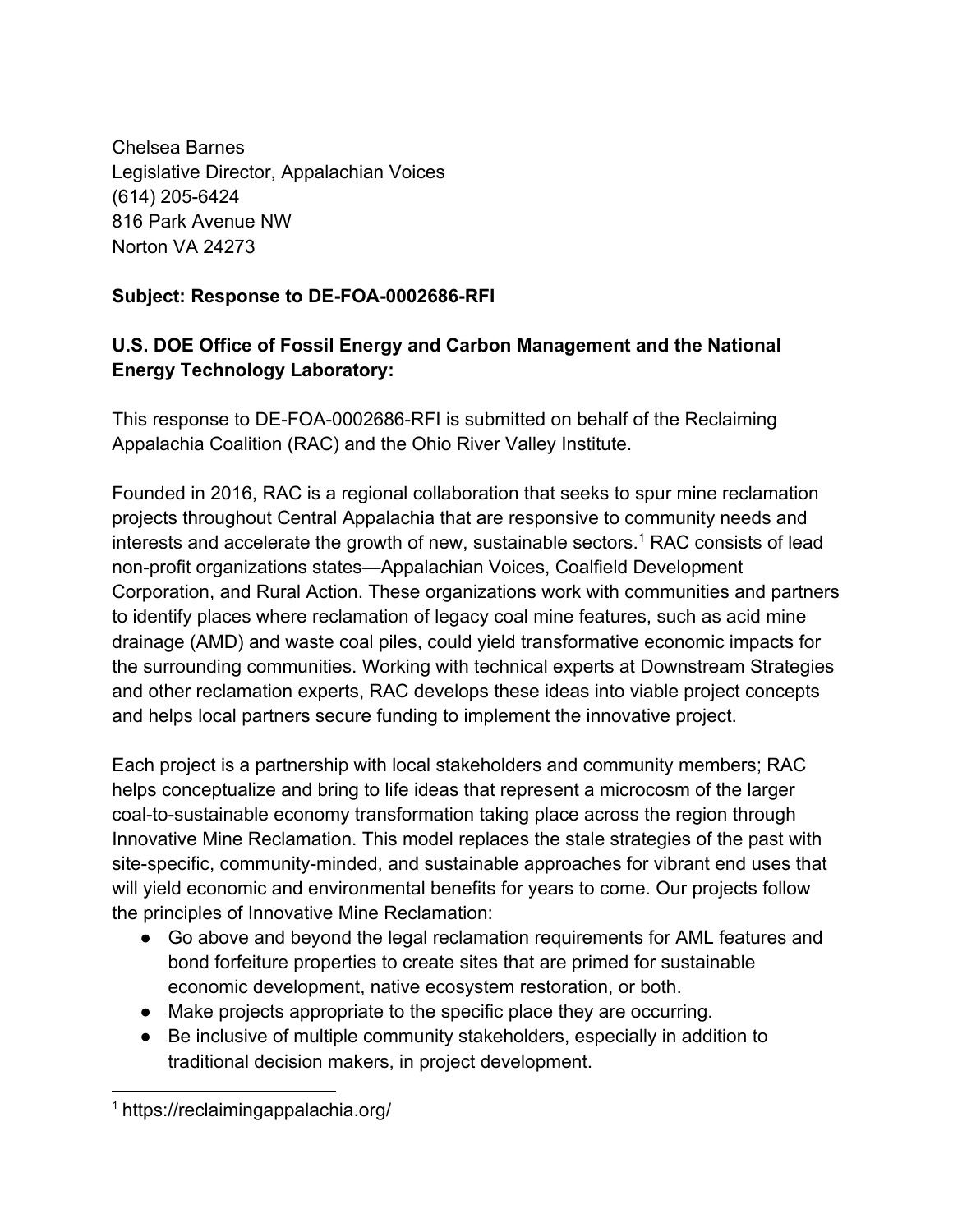- Promote environmental sustainability, and do not cause additional harm.
- Make projects financially viable beyond the initial grant period.
- Introduce new, viable concepts to the Appalachian coalfields that could be successfully replicated on similar sites throughout the region.

The project contemplated in this RFI has great potential to help clean up areas impacted by the negative environmental, health, and economic impacts of the coal industry. If done well, the surrounding communities could benefit both financially and environmentally; but if care is not taken, the project could worsen conditions for the surrounding communities. We suggest that DOE adopt these principles for any of its work that impacts mining communities, particularly for those projects that purport to remediate mined land. In particular, coal refuse (i.e., gob, coal waste) and AMD sites are key potential feedstocks for such a facility. These sites represent legacy damage from the mining sector of the coal industry and fall under the broader category of abandoned coal mine sites. Given our organizations' extensive experience with these sites, much of our recommendations below speak to coal refuse and AMD considerations. We recognize that coal ash is also a key potential feedstock, and we speak to some differences in considerations for each feedstock.

In particular, DOE should commit to selecting a project that will not cause additional harm to the surrounding community and watershed. The risk of new, potentially toxic, waste streams from the facility is significant. Rare earth element (REE) separation and processing technologies are still nascent and their industrial-scale impacts uncertain. Some separation processes could create new waste streams--of both potentially hazardous chemicals and leftover deleterious material that remains after REE separation. It is imperative that DOE prioritize processing technologies that will not create additional dangerous waste streams, and that the facility have high quality disposal methods of any waste streams. Given that a key goal of this facility is to reduce environmental harm, DOE should not pursue the project unless or until a facility can achieve these goals. Additionally, we recommend that DOE adopt the recommendations described below either in its FOA or in its review and implementation of the FOA.

### A. Facility Definition 1. Do you have an existing facility that can be used/ modifiedretrofitted to meet the requirements of the demonstration facility?

No. Our response will speak generally to any potential project funded by DOE. Given that Central Appalachian states contain a concentration of both legacy coal mining and coal generation sites, the region contains significant coal refuse, AMD, and coal ash waste that continues to threaten nearby communities and watersheds. According to the federal inventory of AML managed by the Office of Surface Mining Reclamation and Enforcement, Central Appalachian states of Kentucky, Ohio, Tennessee, Virginia, and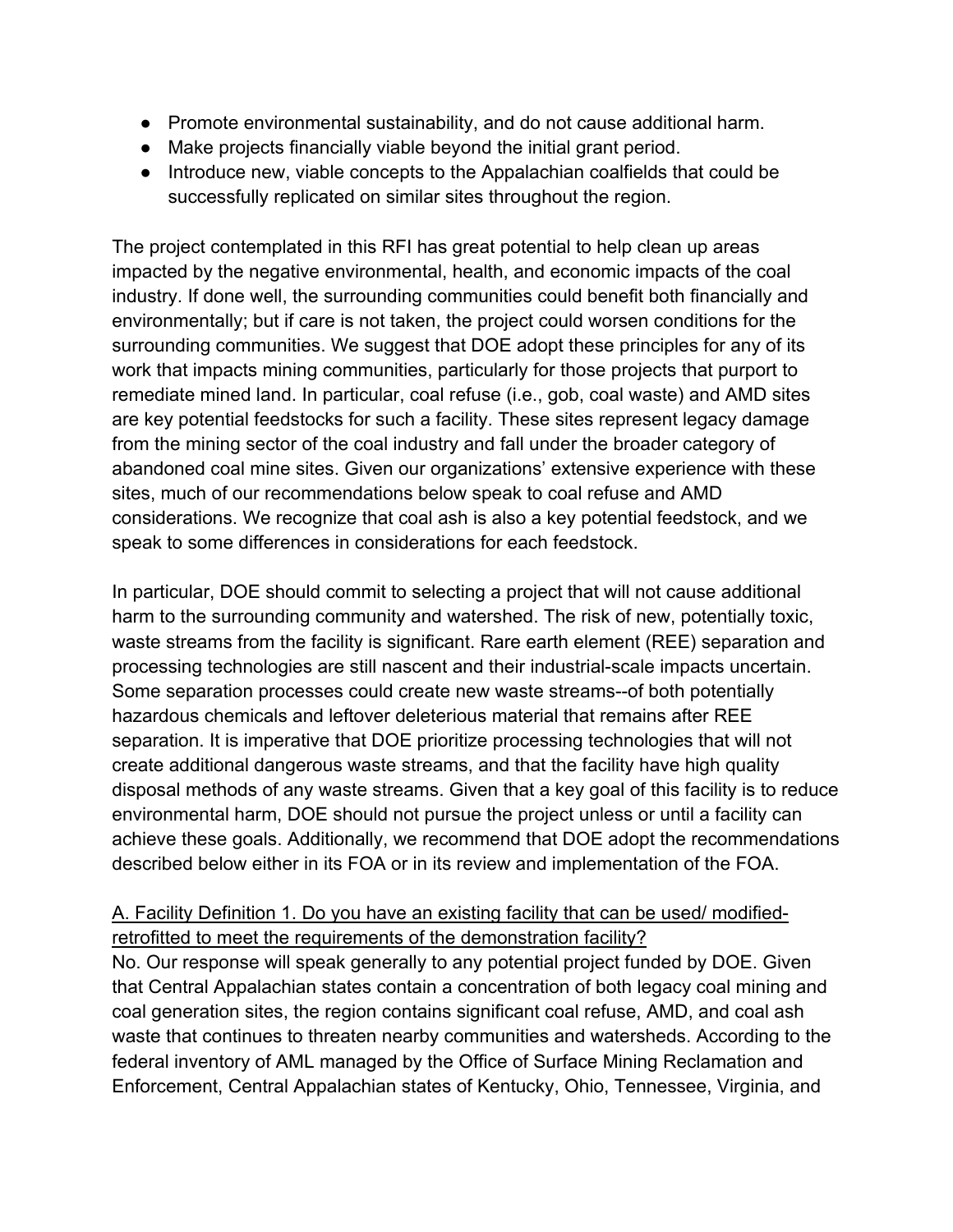West Virginia contain nearly 8,000 acres that are likely to contain coal refuse (5,088 acres of Dangerous Piles and Embankments; 2,619 acres of Gob piles). According to Earthjustice's monitoring of industry-reported data, the Central Appalachian states of Kentucky (43 units), Ohio (33 units), Tennessee (18 units), Virginia (17 units), and West Virginia (14 units) contain a total of 125 disposal sites of coal combustion residuals (CCRs, or "coal ash"). Though an official measure of the extent of AMD does not exist, thousands of miles of streams in Central Appalachian states are AMD-impacted.

4. Regarding feedstocks, please address the following: a. Besides AMD fluids and precipitates and mine wastes (refuse tailings), please comment as to what types of materials should be considered as "deleterious materials" to be used as unconventional feedstock resources.

For any type of coal-related feedstock, DOE should adopt a general principle that the facility should prioritize feedstock sites that are otherwise unlikely to be reclaimed or disposed of. For example, "deleterious materials" from mining sites should be defined as only mine waste or materials from abandoned mine land sites (as that term is used in Title IV of SMCRA) or other mines where no party can be held financially responsible for reclamation. Similarly, "deleterious materials" from coal ash sites should be defined as sites that are causing environmental harm — such as by leaking into groundwater – but are unlikely to be remediated in the near term, as opposed to newly produced coal ash.

The great advantage of a facility contemplated in this RFI is that it could help remediate mining and coal ash sites that would otherwise continue to remain unmediated under current regulations, market conditions, and cleanup programs. Operators of mining sites and coal ash disposal facilities should continue to be held responsible for remediating the waste at their sites or facilities so the large problem of legacy coal damage does not continue to grow.

Furthermore, eligibility should be defined in such a way to ensure that the funding opportunity does not encourage new coal mining or new coal power plants, or provide financial support to prolong the life of any operating coal mine or coal power plant. To that end, DOE should consider limiting coal ash feedstocks for the potential facility to those associated with retired plants (where ash disposal sites are unlikely to be remediated otherwise). Providing funding to a facility that purchases materials from a currently-permitted mine or otherwise financially supports a currently-permitted mine goes against the purpose of the funded facility to "provide environmental benefits," and may instead cause additional environmental harm.

c. Would including the ability to incorporate multiple feedstocks in your demonstration facility mitigate risks or increase them? Please specify affected risks and elaborate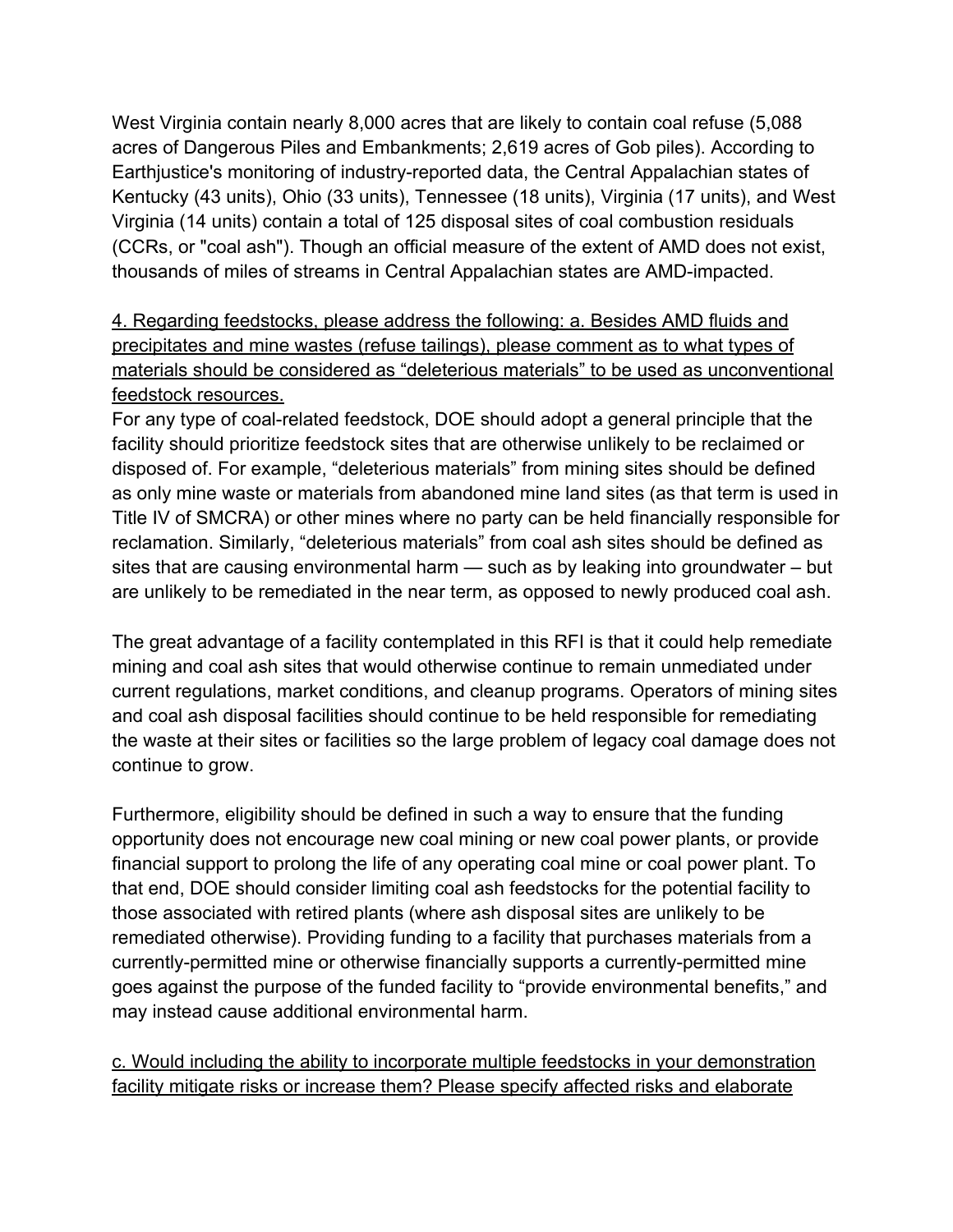To the extent possible, the FOA should encourage the development of a facility that can utilize multiple feedstocks in order to maximize the long-term financial viability and environmental benefits of the funded facility. For example, the owner of a facility that can only utilize gob may quickly run into problems finding accessible feedstocks for its facility. Some gob piles are large and easily accessible by established roads, but many such piles are small and located far away from roads suitable for trucking. Gob is a limited resource, and therefore a facility that only uses gob will have a limited lifespan. Other such waste materials will face similar challenges; therefore, a facility that can utilize multiple feedstocks will be most beneficial for the community in which it is located and the surrounding environment.

While utilizing multiple feedstocks can enhance financial viability, it should also be balanced against potential risks. For example, an industrial process that can successfully separate REEs from a wide range of feedstocks but produces significant volumes of dangerous waste has a great likelihood of causing additional harm to the community despite its ability to process REEs from multiple sources.

6. After DOE's involvement in the demonstration facility concludes, what obstacles would need to be overcome for you (or another stakeholder) to continue operating the facility commercially to establish an enduring domestic supply of REEs and CMs? Consistent with the principles of Innovative Mine Reclamation, DOE should not fund any project that does not demonstrate financial viability beyond the initial grant period.

As stated above, one potential challenge for the long-term viability of a funded facility will be the limited supply of the feedstock. While there is a large amount of waste from mining operations and power plants across the region and country, the further away that waste product is from the processing facility, the less financially viable it is to extract and transport that material to the facility. One exception to this may be a facility that utilizes AMD as its feedstock. AMD is an indefinite problem, and thus may provide a longer-term supply of feedstock. If an applicant proposes a facility that uses AMD, the applicant should describe how the facility will continue to treat the water at the site long term regardless of whether the business of extracting REEs continues. The treatment facility should be designed to be functional regardless of whether the targeted materials continue to be extracted for industrial use, and the design of the facility should not prohibit in any way the long-term treatment of AMD at the project site.

At the inception of the facility, DOE should establish processes to monitor and regulate the facility even after the initial funding period. Sooner or later the facility will use all of the material from its initial feedstock sites and will switch to new sites as feedstock sources. The deleterious material at those sites may be different—even slightly—in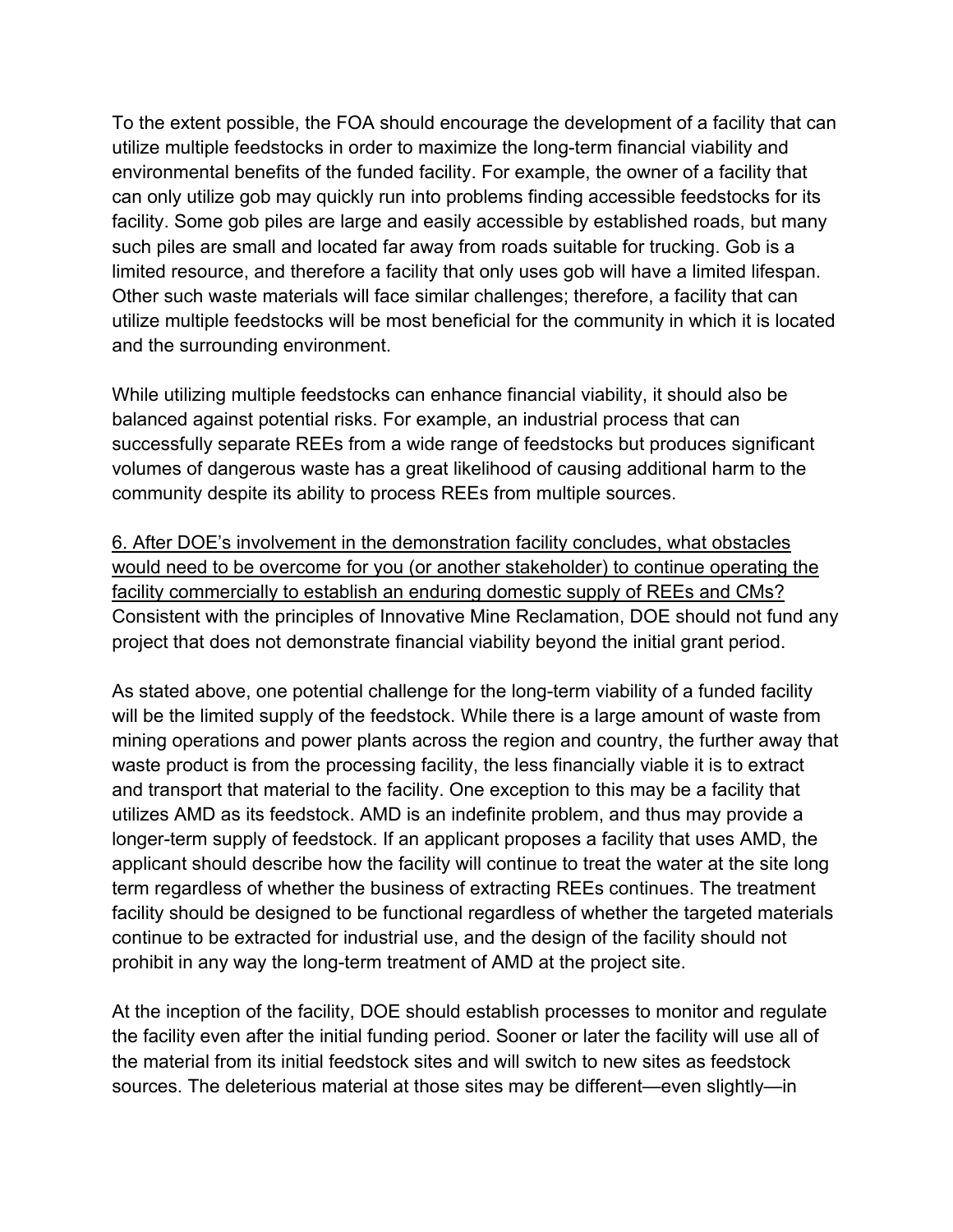composition, and DOE should continue to monitor how those changes impact processing and disposal of waste from the facility.

# B. Research and Development Needs 1. Are the extraction, separation, recovery, and refining technologies in your prospective facility ready for demonstration or is additional R&D needed?

We support the development of new innovative reclamation techniques and uses of coal waste materials. However, the communities where such waste materials are located are already dealing with negative environmental and health impacts that were unexpected or unknown when new industry began operations in the area and should not be put at further risk of unknown environmental and health impacts. Given the significant risks from REE separation technologies, DOE should not fund a project without having first proven that its separation technology is both feasible and, crucially, safe, and must avoid funding a facility that will have unknown or harmful impacts on workers or the surrounding environment and communities where the facility is located, or from where the feedstock materials are extracted.

C. Location, Cost, Schedule 1. Related to facility location, please address the following: c. What siting and environmental justice concerns have been considered? Please provide specific concerns, e.g., siting, transportation, exposure to waste from the demonstration facility, other public health impacts, etc.

The following siting and environmental justice concerns should be addressed in each application for the eventual FOA:

- Existing environmental and health conditions, including air quality, water quality, asthma, heart disease, hazardous waste facilities, unreclaimed mines
- Environmental and health impacts from extraction of feedstock materials; transportation of feedstock and waste materials; facility operation–including separation and processing– and waste disposal/storage; and any water discharges, including the proximity and risk to all nearby groundwater and surface water
- Health impacts on workers
- Impacts on local government services and tax revenues
- Impacts of increased traffic and/or noise
- Climate change impacts on the facility, feedstock extraction, byproducts and waste storage or disposal, including from wildfires, flooding, and drought
- Socio-demographic characteristics of nearby community
- Impacts of electricity and water use at the facility on: the power grid; local water infrastructure; and access and affordability of water and electricity for the nearby community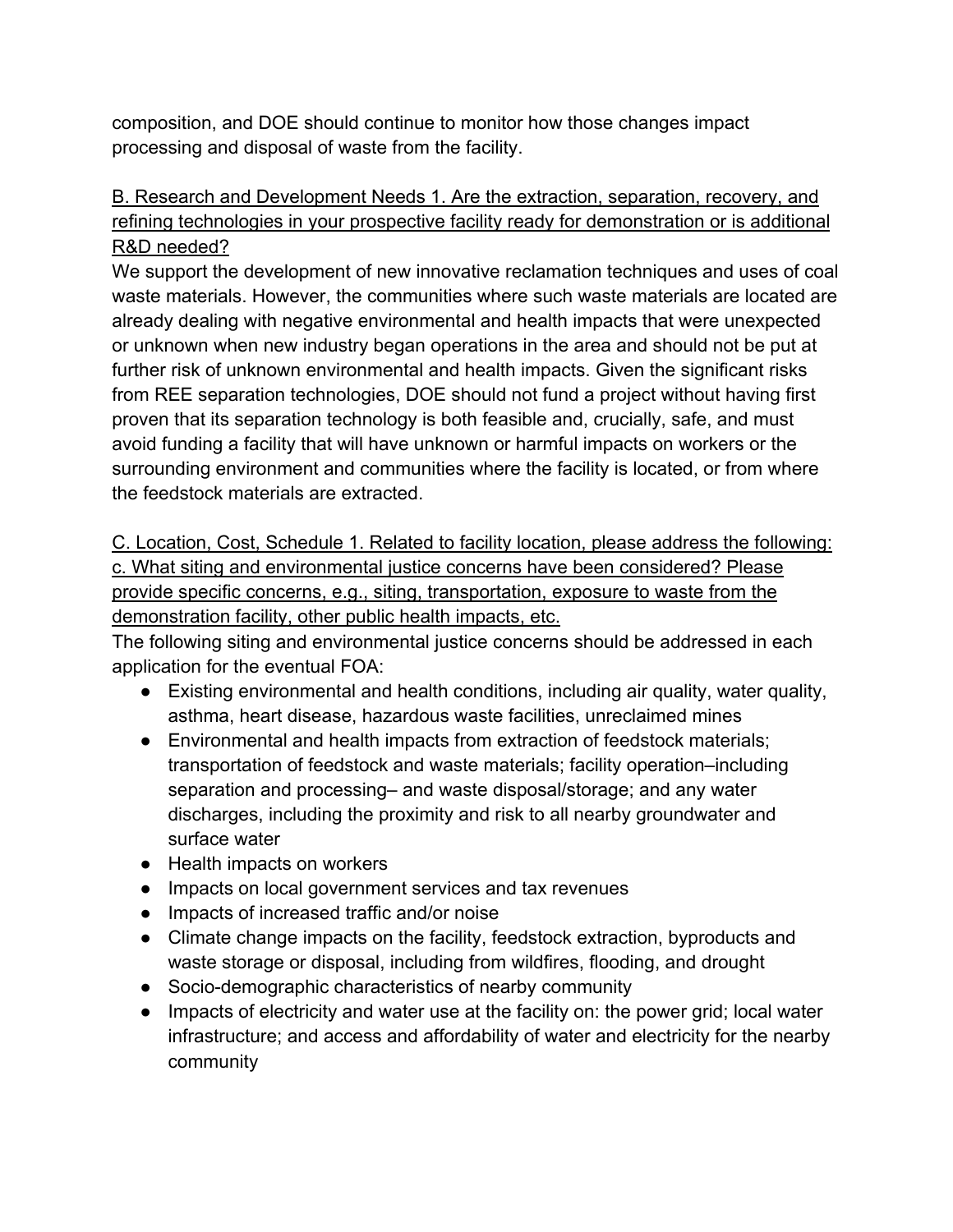D. Equity, Environmental, and Energy Justice (EEEJ) Priorities and Community Engagements, Benefits, and Impacts 1. What strategies, policies, and practices can project developers deploy to ensure that the goals of Justice40 are achieved? How should these be measured and evaluated?

In order to ensure that the goals of Justice40 are achieved, project developers should ensure that the facility not only provides family-sustaining union jobs but that these jobs are accessible to the local community--including through training/apprenticeship programs that make these jobs accessible to disadvantaged groups and provide a pathway out of poverty. Additionally, DOE should prioritize the selection of a facility that is designed to clean up coal waste in disadvantaged communities to ensure the environmental benefits of the facility are targeted in disadvantaged communities. For many proposed facilities, it is likely that feedstock materials will be sourced from numerous census tracts, so it is unlikely that all feedstock materials will be collected from disadvantaged communities, but the facility owners should be required to demonstrate how their facility will target disadvantaged communities in their consideration of feedstock sites.

Success should be measured by numbers related to:

- Employment impacts, including number of new jobs, diversity of new hires (including racial and gender diversity), local hires, pay levels relative to what it costs to attain a modest standard of living in the area (for example, as measured by EPI's Family Budget Calculator<sup>2</sup>), fringe benefits, workplace injuries, health and safety violations, fair labor practices.
- Employment training and apprenticeship opportunities, including whether the opportunities are paid, how many are from a nearby community, and diversity of traininees (including racial and gender diversity)
- Environmental impacts, including environmental damage abated at feedstock site, amount of deleterious material cleaned up, location of materials cleaned up, ecosystem condition of land after remediation has occurred, amount of money spent on clean-up in each jurisdiction, and, crucially, air and water quality impacts of facility processing and waste disposal on the nearby community
- Tax revenue benefits for the local government where the facility is located, as compared to impact of the facility on government services
- Details regarding who benefits from the facility's profits (which company/entity benefits from any facility profits, location of that company/entity), including profitsharing programs with the workforce and/or community

<sup>2</sup> https://www.epi.org/resources/budget/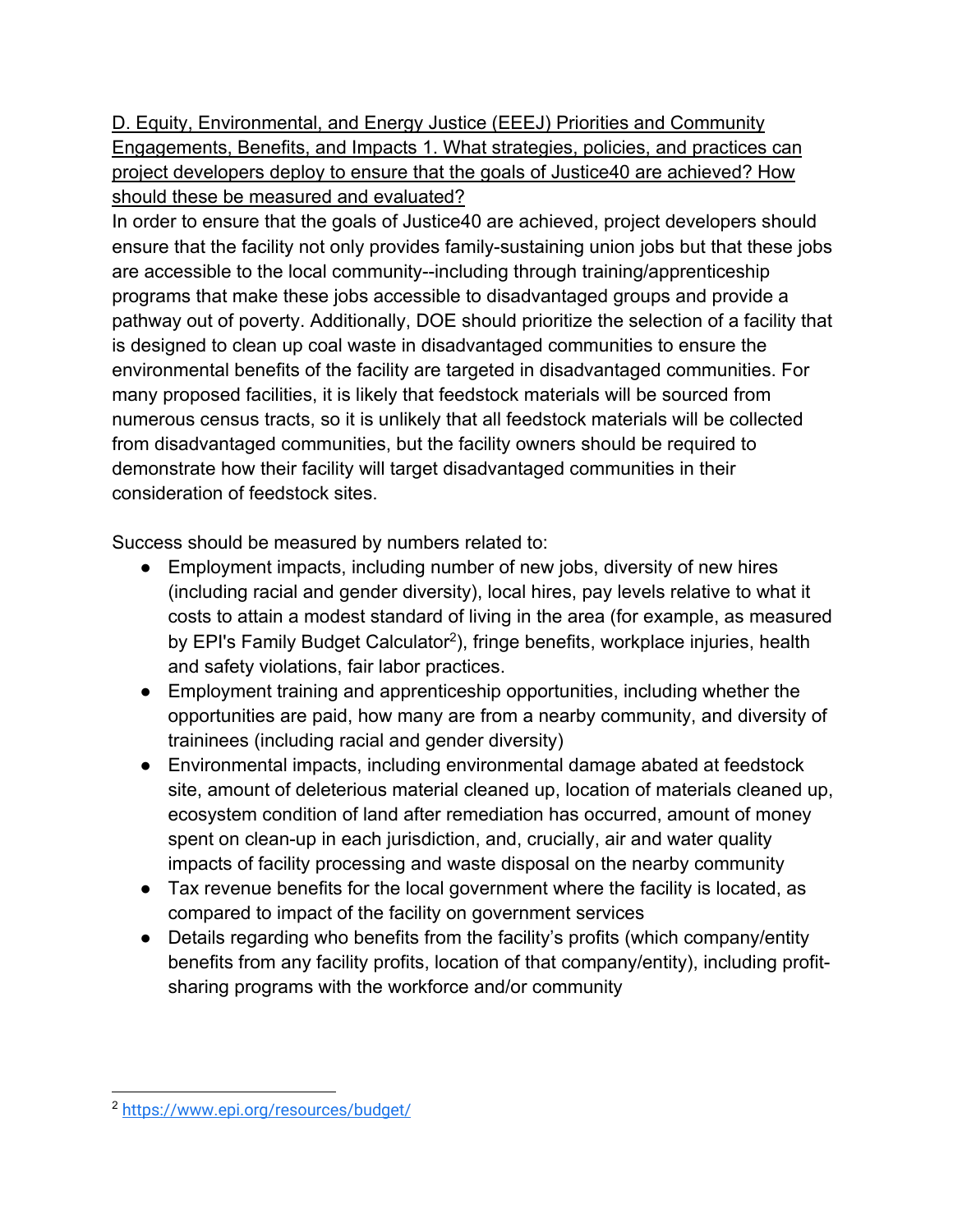These numbers should be reported publicly and updated quarterly, and any imbalance of the benefits should be addressed promptly by the project partners. These numbers should be shared with the public/community at regular public meetings.

### 2. What equity, environmental, and energy justice concerns or priorities are most relevant to local communities around your proposed facility? How have/can these concerns or priorities been/be addressed?

Most of the communities where this facility could be located will have significant existing environmental justice and equity concerns stemming from the mining or power generation industry. Specific, common issues that should be considered include:

- Existing environmental harm from abandoned mines, such as water quality issues, methane pollution, landslides, and flooding; and from coal ash disposal, such as water pollution, fugitive dust, and risk of pond collapse
- Effect of climate change on existing environmental hazards (e.g., worsening landslide and flooding issues)
- Impacts of the black lung disease and opioid epidemics
- High rates of asthma and heart disease
- Low income rates, and high income inequality
- High energy burden
- Low educational opportunities and attainment

These issues should be addressed by:

- Ensuring that no additional environmental and health impacts are added to already overburdened communities
- Ensuring that the facility does not contribute to the climate change crisis
- Ensuring that new facilities and any storage facilities for hazardous waste, feedstocks, or byproducts are protected from extreme weather events
- Ensuring that the project developers go above and beyond the legal reclamation requirements at the sites where feedstocks are extracted
- Ensuring that additional tax revenue flows to the communities, and that the facility does not present a net additive burden on local government services
- Ensuring that jobs created by the facility provide a living wage and good fringe benefits, and workers are safe and can exercise their right to organize
- Ensuring that training and employment opportunities include outreach to historically marginalized groups and that opportunities are accessible to these groups through paid training programs and other services
- Ensuring that the financial value created by the facility is shared broadly among the owners, workers, and community–and that its distribution does not contribute further to high levels of income inequality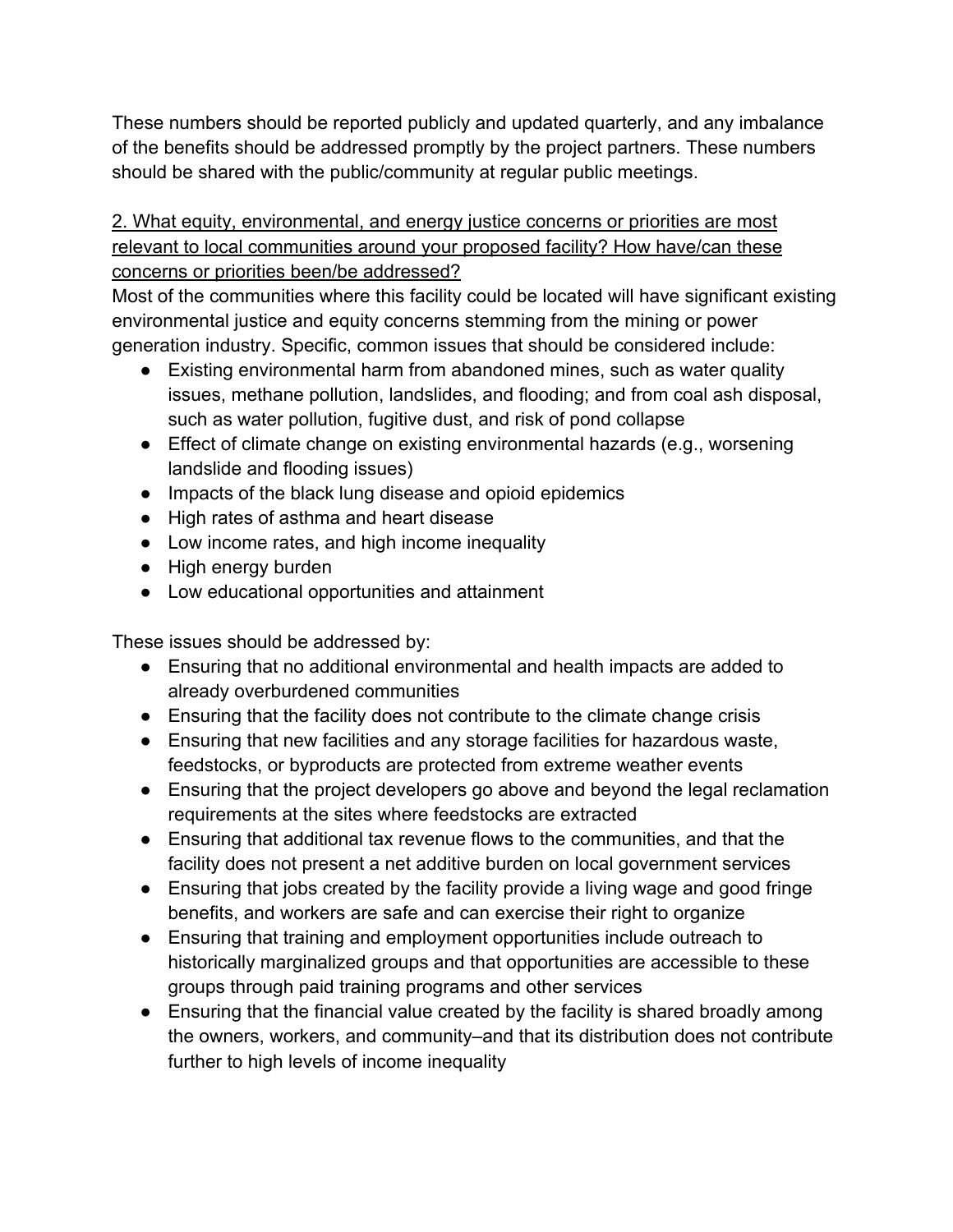### 3. What measures should project developers take to ensure that harm to communities with environmental justice concerns are mitigated?

Applicants for funding should be required to clearly identify environmental justice concerns, and how they will addressed, including the following:

- Is the community where the facility will be located already overburdened with high rates of pollution, asthma, heart disease, or other health and environmental problems? How will the facility improve or worsen those issues?
- How will workers be protected from injury or exposures to potentially harmful materials including feedstock materials, byproducts, and waste?
- How will air or water pollution from the facility be avoided--or how will communities be protected from air or water pollution from the facility?
- How will the communities be protected from dust from feedstock materials, waste materials, or byproducts during the transportation of those materials?
- Is the community where the facility will be located already overburdened with traffic pollution? Will the facility contribute to increased traffic noise and pollution?
- Does the community where the facility will be located have low rates of workforce participation? How will the project applicants prioritize local hiring and training?
- Does the community where the facility will be located have low income rates? How will the project applicants help to alleviate poverty rates in the area? Will the facility owners pay employees a living wage?
- Does the proposed project improve the environmental condition of the land and water where feedstock materials are extracted from? Does the extraction process cause additional harm to the surrounding environment?
- Does the facility contribute to climate change, or help reduce GHG emissions?
- Does the facility manager have a primary as well as secondary disposal plan for any materials created or left after the extraction process is complete?

Consistent with the principles of Innovative Mine Reclamation, project developers should be required to go above and beyond the legal reclamation requirements for AML features and bond forfeiture properties to create sites that are primed for sustainable development, native ecosystem restoration, or both. A detailed reclamation plan should be required as part of the application. Specifically, at the mineral extraction sites, the project developers must fully reclaim those sites including any necessary regrading and revegetation to make the site usable for either further economic use, or by restoring the ecosystem. Projects should use native plants for revegetation, and address any risk of landslide, subsidence, or flooding. If project developers plan for the site to be used for future economic development, the applicant should clearly identify what entities will take ownership of the site and their plans for post-reclamation economic development. Similarly, a detailed remediation plan for coal ash sites should be required that includes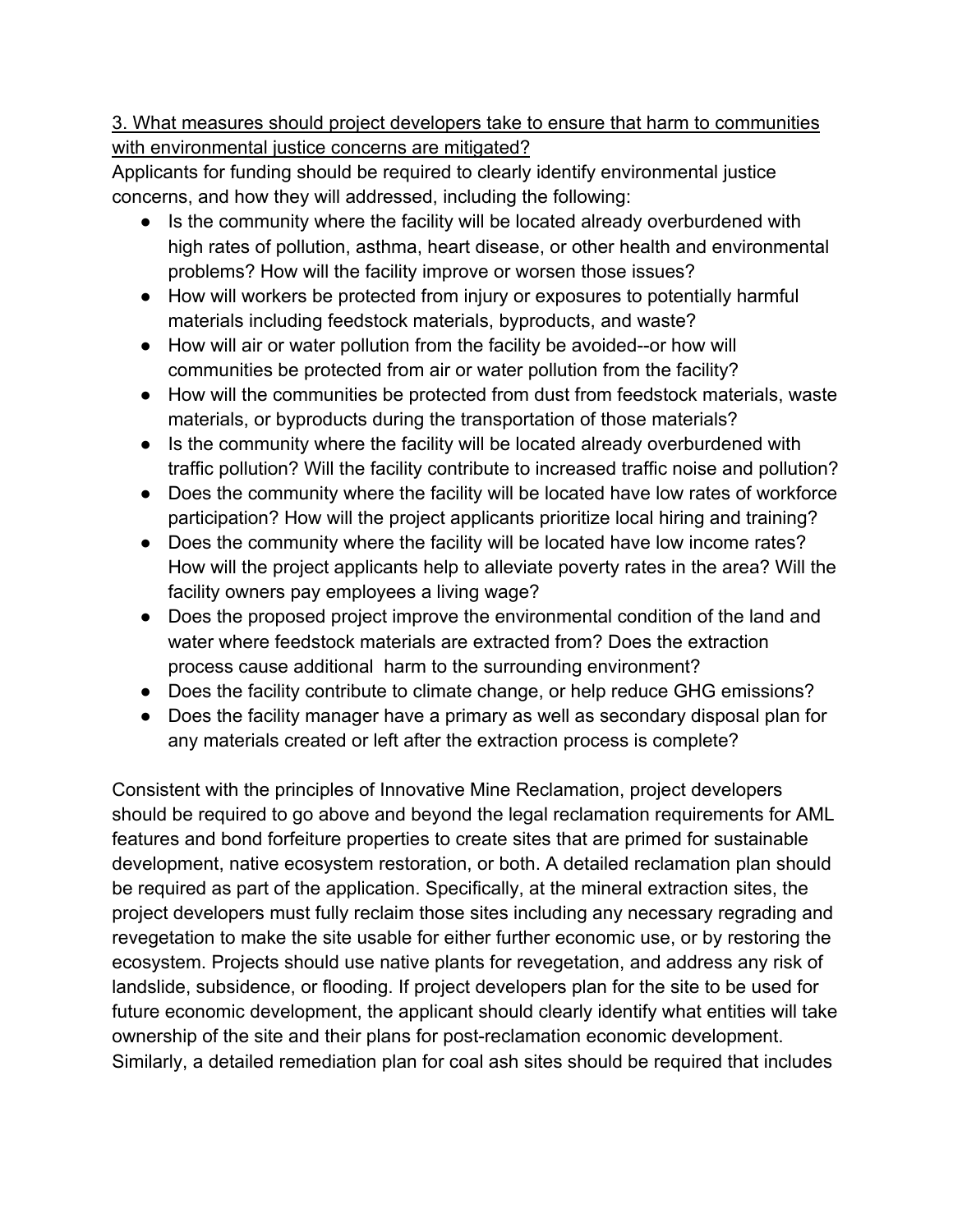mitigation of any lingering environmental damage and a plan for future use or restoration of the ecosystem.

Additionally, in order to prevent the funded project from becoming another source of environmental pollution, project developers should be required to set aside funding for decommissioning after the site stops production. A detailed decommissioning and transition plan should be included as part of the application, including how any remaining feedstock materials, byproducts, or waste products will be disposed of.

# 4. Regarding community engagement, please address the following: a. Are the community organization and industry partners engaged in this effort clearly organizations that represent underserved communities as a core element of their mission?

In the forthcoming FOA, DOE should require that project applicants have community partners engaged that represent the environmental community, organized labor groups, local community action agencies, and local employment agencies. Having local government(s) as partners is important but is not sufficient to check the box of representation of underserved communities. The applicant should be required to identify what "underserved communities" are impacted by the project and how they will be engaged in the project. It should be noted that many underserved communities are represented by organizations with no or limited paid staff, and may therefore have difficulty participating in this project. If necessary, project developers should provide stipends to volunteers or staff to allow for their participation.

b. How can the project team ensure community-based stakeholders/organizations are engaged and included in the planning, decision-making, and implementation processes (e.g., requiring community-based organizations are part of the project team)? We support the suggestion that community-based organizations be required to be part of the planning team. As noted above, project developers should provide stipends to volunteers or staff to allow for their participation if necessary. Potential organizations to involve include: community nongovernmental organizations, environmental organizations, union chapters, religious organizations, and small businesses.

DOE should establish a standing advisory committee with representatives from the groups outlined above and should charge this committee with monitoring and advising the creation and ongoing operations of the facility. The committee could routinely review data on the facility and its impacts (such as those outlined in section C.1.c. and D.1. above and on a public website as outlined below) and advise DOE and the operator of the facility. Such a committee could be incorporated into a Community Benefit Agreement (CBA) with the facility.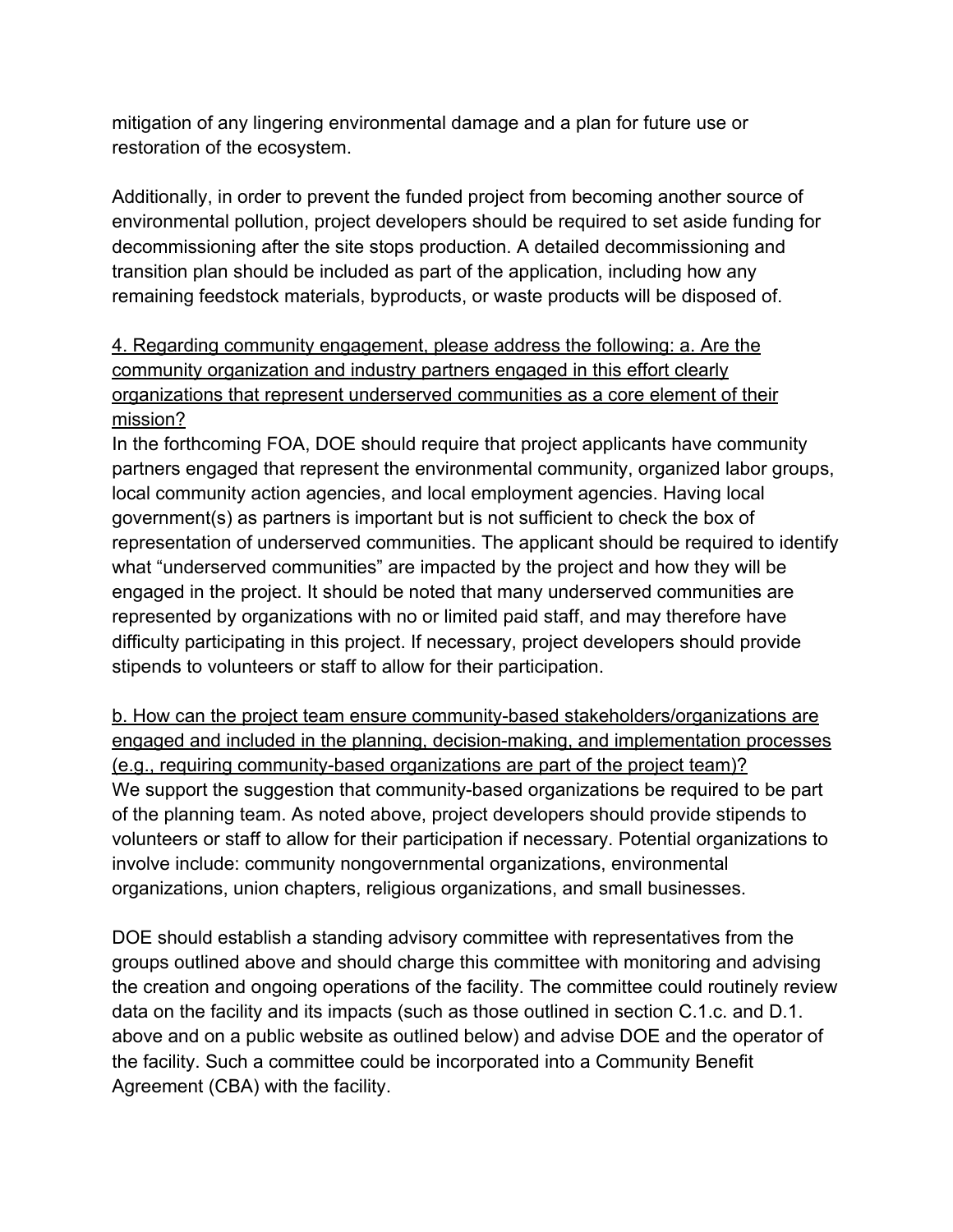The project developers should be required to establish a public website with detailed project information including project timelines, job and training opportunities, feedstock materials, facility byproducts, waste materials (including measures taken to limit worker and community exposure, potential risks, and associated permits), environmental impacts, traffic impacts, and other notable community and worker impacts.

Project teams should maximize engagement from community-based stakeholders by providing transparent, public information in multiple formats, and holding regular public meetings. In planning such meetings, project developers should consider the following:

- **Local Leadership Involvement:** Local leaders must be involved in early planning stages, be invited to help promote attendance at the event, and be present at each event. Project developers should work with community leaders to identify mtg facilities in the neighborhoods of/already known by impacted sectors they are trying to reach. A local leader should also be involved in introducing the purpose of the event at the start of each meeting. This will make sure there is a connection to the local community, to ensure trust in the process and to make sure the events are grounded in the realities of the local impacted communities.
- **Accessibility:** Translation services must be available to ensure events are accessible for non-English speakers and the hard of hearing. Events must be held in wheelchair accessible buildings and must comply with local Covid restrictions.
- **Advanced Notice**: All meeting announcements/invitations should be distributed with at least 1-month notice.
- **Clear Objectives and Scope:** Announcements for public meetings or public input opportunities should clearly communicate the purpose of the meetings, including details regarding the location and impact of the facility and the feedstock materials. Importantly, attendees should be informed of how their comments will be used.
- **Day/Time Recommendations:** Some of the events associated with community meetings should take place on weekends, other events should be scheduled for the evening or during lunch hours to enable broad participation and ensure that there are opportunities for participation outside of typical workday hours.
- **Online and in-person engagement opportunities:** Both in-person and remote attendance opportunities should be provided in order to accommodate those with lack of broadband internet access and those with a lack of transportation.
- **Meeting announcements:** Meetings must be noticed online and in newspapers.
- **Diverse community voices/experts:** Presenters/speakers at community meetings about the proposed facility should not be limited to the project owners, but rather should lift up diverse community voices - including labor, health, and environmental representation, and including people of color and gender diversity.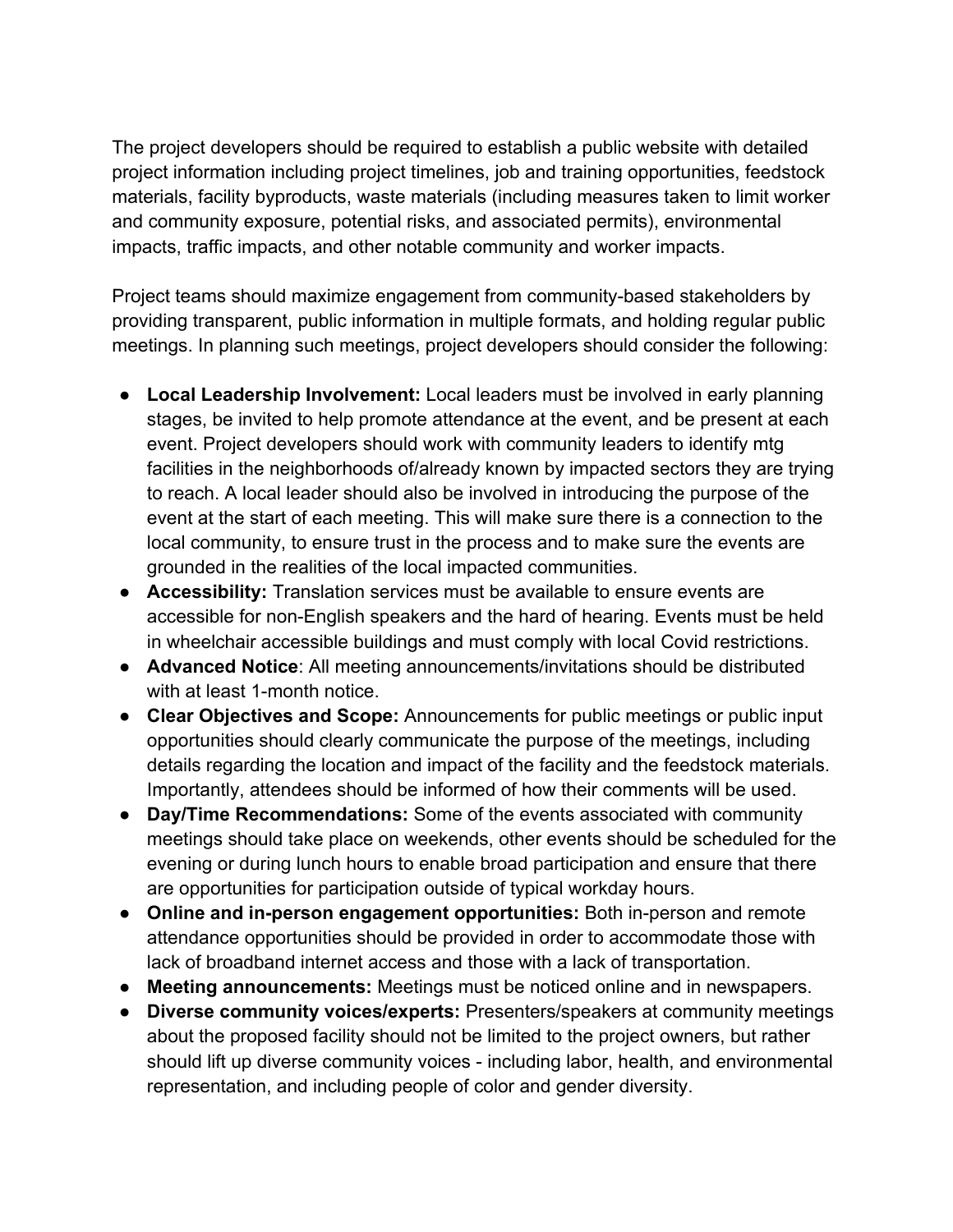- **Professional facilitation:** Paid staff (administration staff or contracted local facilitators) should facilitate any public input opportunities.
- **Transparency:** All sessions should be recorded and made available publicly within 2 weeks after the event has concluded. A written summary of each meeting should also be provided to attendees and the public.

# c. How will you support meaningful and sustained engagement with relevant disadvantaged communities?

As stated above, community stakeholders should be part of the project team and/or advisory committee, and stipends should be provided to those team members as necessary to ensure their sustained engagement. Representatives from the community should be given advisory, if not decision making, roles during the lead up to the project. Project teams should host quarterly meetings to hear public comment, take questions, and provide updates regarding the project. Additional public meetings should be hosted when there are major updates, changes to the facility plan, unexpected problems, new training opportunities, etc.

5. Regarding community benefits and impacts from your proposed facility, please address the following: a. How will the community benefit from the construction and operation of a REE and CM production facility? What are the co-benefits of the project not captured by revenues of the operation?

DOE should explore a model whereby the facility is owned and operated as a federallyowned enterprise rather than owned and managed by the private sector. There are a few reasons why such a model should be seriously considered for this facility in particular. First, the capitalization of the project is being funded by the public via significant investments under the IIJA. Second, the federal government has strong public policy interests in the long-term operations of the facility, including national security interests related to consistent domestic processing of REEs at prices that do not disrupt American supply chains, and the remediation of coal-impacted areas. In addition, federal ownership enables the benefits of the facility—particularly the net financial value created by its operations—to be shared more broadly than under private ownership, and enables the public to more directly monitor, avoid, and/or address the significant risk of environmental harm from its industrial processes.

If such a model is not pursued, DOE should at minimum require a CBA between the project developer and impacted groups in pursuit of the benefits outlined above. The FOA should require facility owners to formalize a CBA with directly impacted communities and require project applicants to demonstrate that the project will have a: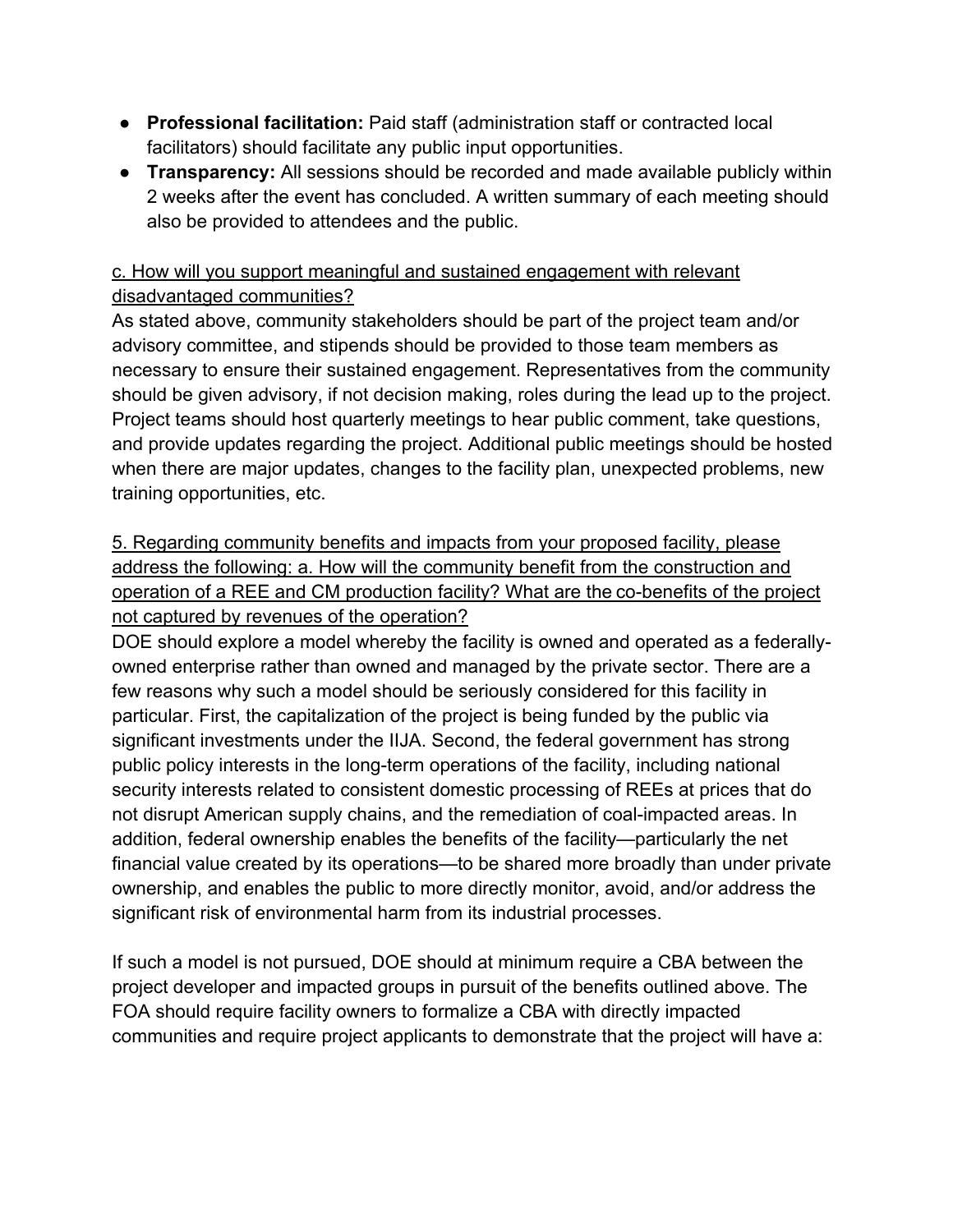- Net positive environmental impact in the impacted communities (where the facility is located, where feedstocks are extracted, and where any waste materials are stored).
- Net positive climate impacts (an overall reduction in greenhouse gas emissions resulting from the project).
- New training and job opportunities in impacted communities as detailed above, and protection of the right to organize
- Net increase to local tax revenue.
- Profit-sharing program with workers and potentially also the community

In addition to the CBA regarding the operation of the facility, DOE should ensure that there is a Project Labor Agreement (PLA) regarding the construction of the facility. As the White House outlined in a recent executive order<sup>3</sup> requiring PLAs on public construction projects above \$35 million, there are many benefits to PLAs. By addressing coordination challenges and uncertainty in the contracting process that can be associated with large construction projects, PLAs help lower construction costs, ensure high quality construction, and establish fair wages and benefits for workers.<sup>4</sup>

b. Are the local communities, in particular disadvantaged communities, interested in or supportive of the construction and operation of a REE and CM production facility? Project owners should be required to demonstrate support from impacted disadvantaged communities using letters of support from impacted communities. Letters of support from local governments are not sufficient to meet this requirement; project owners should seek support from local nonprofit organizations, organized labor, and other non-governmental entities. Local government entities do not necessarily represent the interests and concerns of environmental organizations, workers, racial minorities, or other underserved communities.

# i. If a community organization or advocate, how can the local community's needs best be addressed?

While each community's specific needs will vary, it is likely that the top needs communities will want to be addressed will include:

- Improvements to environmental condition of the land, including improvements to air and water quality
- Increases to local tax revenue
- New and better quality job opportunities, and increased worker power

<sup>&</sup>lt;sup>3</sup>https://www.whitehouse.gov/briefing-room/presidential-actions/2022/02/04/executive-order-on-use-ofproject-labor-agreements-for-federal-construction-projects/

<sup>&</sup>lt;sup>4</sup>https://www.epi.org/blog/project-labor-agreements-on-federal-construction-projects-will-benefit-nearly-200000-workers/?mc\_cid=8f309ddcda&mc\_eid=eb2b5f4c60&utm\_source=pocket\_mylist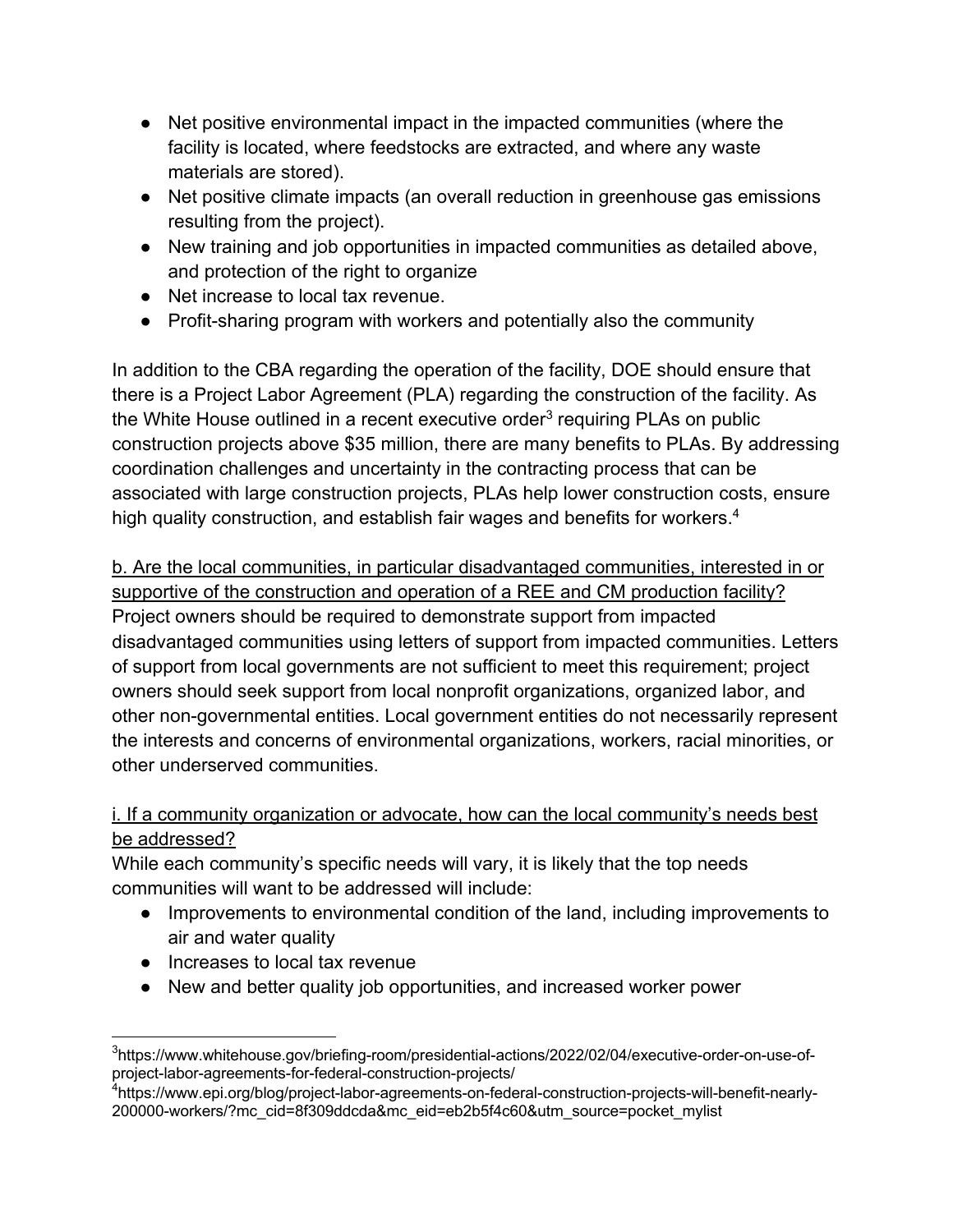● New training opportunities

Project applicants should be required to address each of these categories of community needs, specific to the location of the facility and feedstock extraction sites.

ii. If industry or other, please summarize existing efforts at community engagement/support for development in the community being considered. DOE should require project applicants to enter into a CBA with communities impacted by the project (including communities where the facility is located, where feedstocks are extracted, and where waste is stored). At least one non-profit, non-governmental organization should be party to this agreement–and preferably a representative of the workers who operate the facility.

E. Target Market, Business Model, and Partnerships 4. Please clearly articulate, with concrete actions, how regional economic growth and its benefits will be shared with underserved populations.

In evaluating the benefits to underserved communities, DOE should request information related to the following impacts:

- Local tax revenue impacts
- Infrastructure improvements (e.g., roads, water infrastructure)
- Local employment opportunities, and associated pay level and fringe benefits.
- Local training opportunities
- Environmental remediation benefits, including as compared to any negative environmental impacts associated with the facility.
- Long-term land ownership issues (e.g., is there an opportunity to transfer/sell remediated land to local ownership after clean-up has occurred).

5. Please comment on your Business Plan with respect to the sale and distribution of the REE and CM materials that are produced in your facility. If these materials are sold during the project period, do you have a preference for how the program income would be allocated back to the project (e.g., addition, cost share, or deduction)? DOE should prioritize projects that include revenue sharing with workers and local impacted communities. One model of the latter for consideration is a model used by The Nature Conservancy (TNC) in Central Appalachia as part of its Cumberland Forest Project. As the landowner on properties associated with active mineral extraction, TNC receives a share of profits from the sale of those minerals. TNC has partnered with the local college to use those profits for a grant program supporting local businesses and community groups.5 A similar model could be adopted by the funded project developers.

<sup>5</sup> https://www.nature.org/en-us/newsroom/tnc-uva-southwest-virginia-grant-program/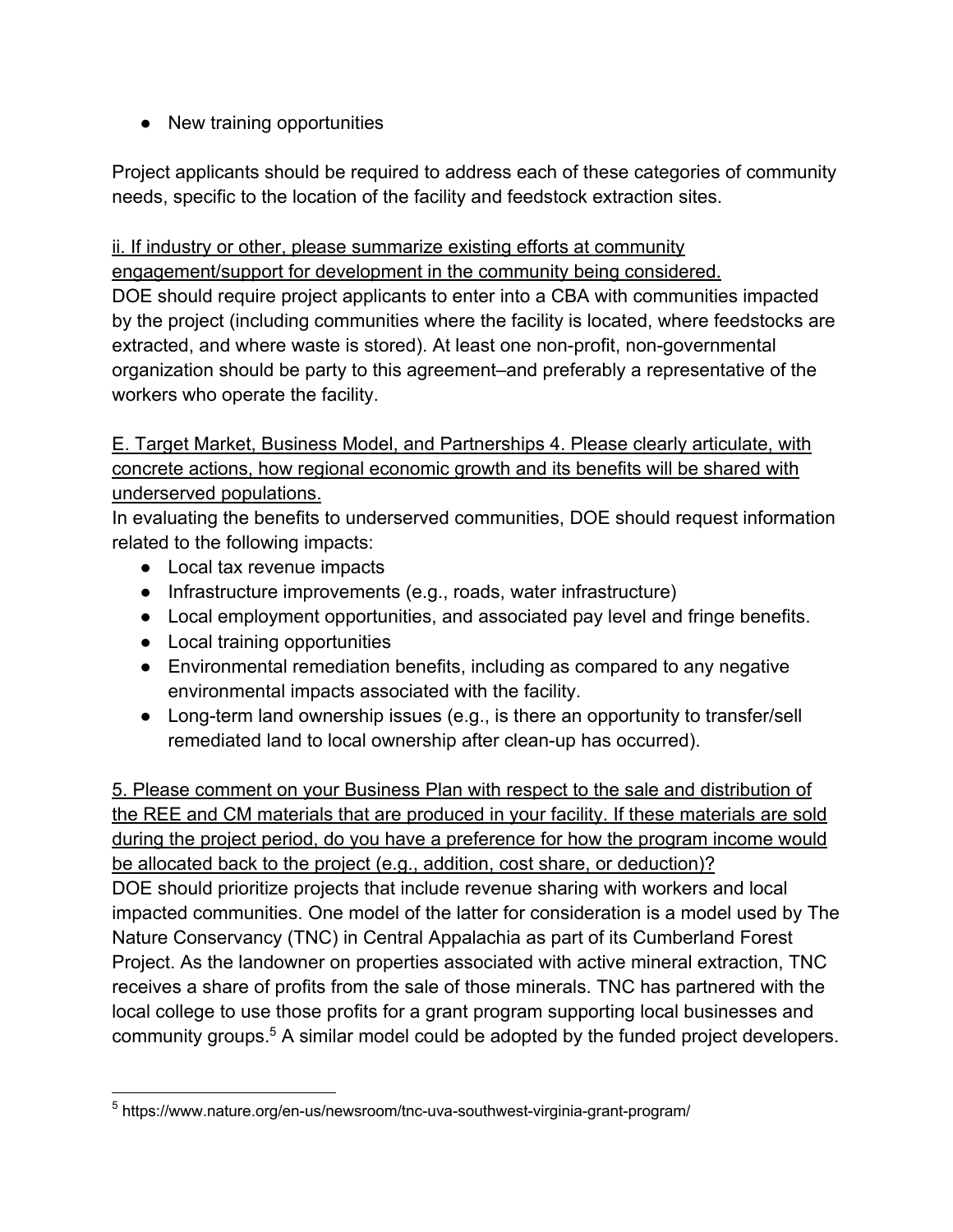6. Regarding supply chains and byproducts, please address the following:

b. Do you expect that products other than REE or CM will be produced from the feedstock(s) used in your prospective facility? Will these be outputs of your facility, and have/will you find markets for such products? If so, please explain.

It is likely that a facility supported by the eventual FOA will produce unusable byproducts such as ash or usable byproducts such as combustible biomass materials. Any such materials that cannot be used as a feedstock for construction materials, batteries, or other technology applications should be disposed of in lined landfills away from critical water resources or other appropriate, proven safe disposal methods. Any byproducts in particular from waste coal or gob reclamation should not be burned for electricity. Burning waste coal or other deleterious materials produces more pollution than coal itself and only serves to move pollution from the ground to the air, producing greenhouse gas emissions exacerbating the climate crisis and creating air pollution that negatively impacts human health in the surrounding area. This funding must not be used to incentivize the burning of waste coal or extend the life of existing coal plants.

Given that REEs are a small portion of the total mass of many potential coal-related feedstocks, it is likely that significant deleterious materials will remain after REE separation. As outlined above, separation technologies should be prioritized to the extent that they limit the volume of waste streams and the degree of risk from waste streams (i.e., some separation agents are more toxic than others). To the extent that a facility has waste streams, any funded project should clearly outline safe waste disposal methods that are routinely monitored–and the developer should set aside funds to address any unforeseen problems with such disposal.

7. As it relates to partnerships, please address the following: c. Please identify all partners that would be part of your team. Also address: i. Are Minority Business Enterprises and Minority Serving Institutions engaged; and if so, what role do they play? In order to achieve environmental and economic justice goals, DOE should prioritize funding projects that include partners that are minority-owned or -led organizations/businesses.

iv. Please describe your existing partnerships with organizations performing remediation and/or reclamation, and the potential users and use of the products or waste streams from the demonstration facility.

Companies that will perform the necessary remediation or reclamation should have a demonstrated track record of quality reclamation/remediation work, and should not have any record of environmental or labor violations. As stated above, any waste created from the facility should not be burned; applicants should be required to include in their